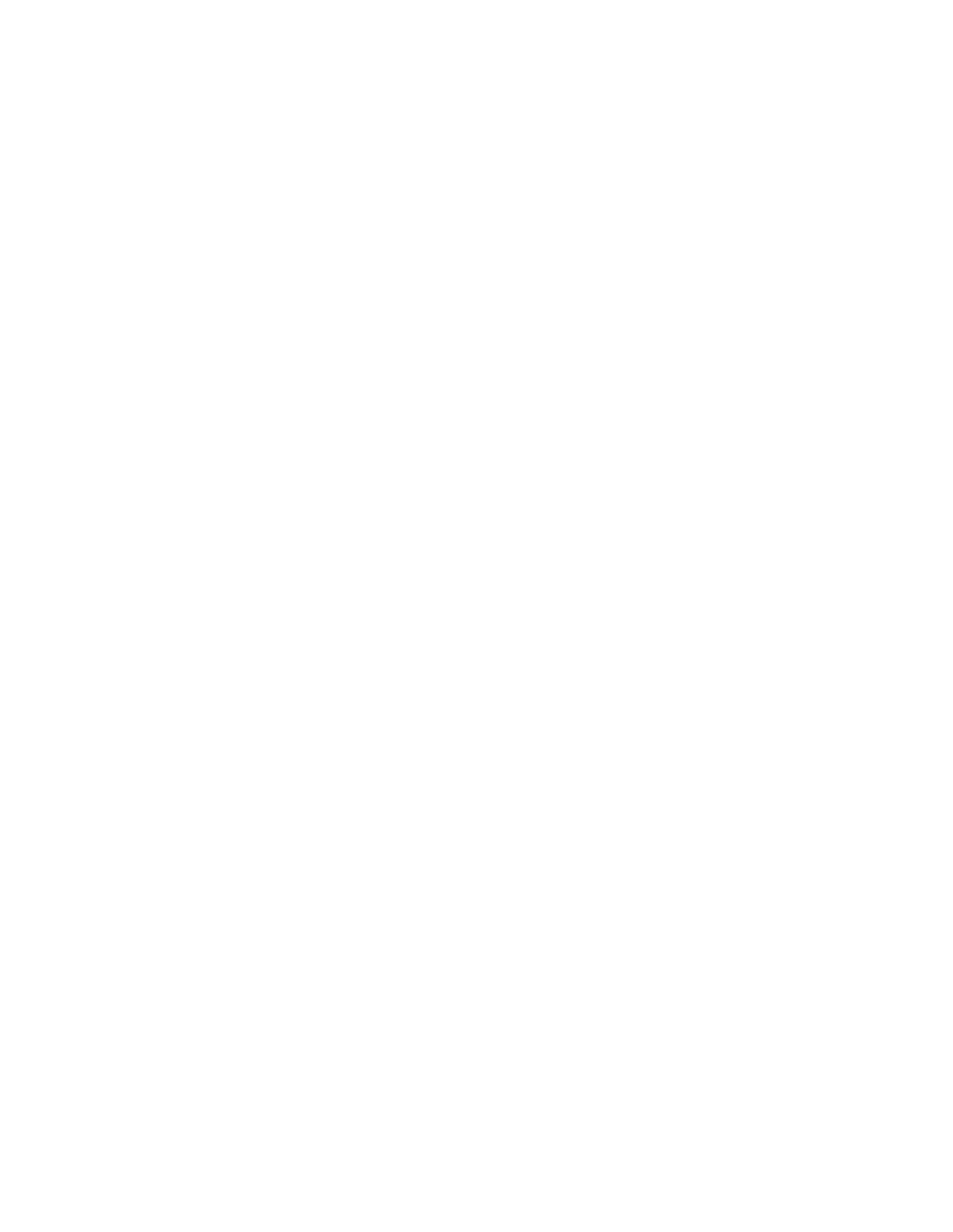a Creative Commons License (Attribution-NonCommercial-ShareAlike 3.0)

#### IX. TIME DEPENDENT SCHRÖDINGER EQUATION

So far we have focused on one instant in time and learnt how the particle is described by a  $\psi(x)$  and how to extract information from it regarding position, momentum, energy etc. This is what we call kinematics. Now for the dynamics, i.e., how  $\psi$  changes with time. So first we have to start referring to it as  $\psi(x, t)$ . This is like saying classically that for kinematics at any time you need an x and a p to describe it fully and that dynamically  $x(t)$ and  $p(t)$  vary with time and describe the particle's evolution in time. There we had  $F = ma$ and here we have the time-dependent Schrödinger equation (SE):

$$
i\hbar \frac{\partial \psi(x,t)}{\partial t} = -\frac{\hbar^2}{2m} \frac{\partial^2 \psi(x,t)}{\partial x^2} + V(x)\psi(x,t)
$$
\n(118)

At a mathematical level, this is a partial differential equation for a function of two variables  $(x, t)$ . Since it specifies the first time- derivative of  $\psi$ , it follows that given the initial  $\psi(x,0)$ , its future value  $\psi(x,t)$  is determined as above.

Let us not try to solve it for every possible initial  $\psi(x, 0)$ . As a modest goal let us try to find a very limited class of solutions of the form

$$
\psi(x,t) = F(t)\psi(x) \tag{119}
$$

This is not generic, generically x and t will all be mixed up together. Let us plug this into Eq. 118 and see if it admit such a solution.

Bear in mind that the function in question is a product of two functions, one that depends on just t and one that depends on just x. In the LHS of Eq. 118 we have a partial time derivative which will act only on the  $F(t)$  (while  $\psi(x)$  just stands there). On the right hand side we have only partial derivatives with respect to x. These will act on just  $\psi(x)$  (while  $F(t)$  is idling) and on this function they act as total derivatives.

Thus we end up with

$$
\psi(x)i\hbar \frac{dF(t)}{dt} = F(t) \left[ -\frac{\hbar^2}{2m} \frac{d^2 \psi(x,t)}{dx^2} + V(x)\psi(x) \right] \equiv H\psi(x) \tag{120}
$$

where we have defined  $H\psi$  to be that combination that occurs frequently. Dividing both sides by  $F(t)\psi(x)$  we find

$$
\frac{1}{F(t)}i\hbar\frac{dF(t)}{dt} = \frac{1}{\psi(x)}H\psi(x)
$$
\n(121)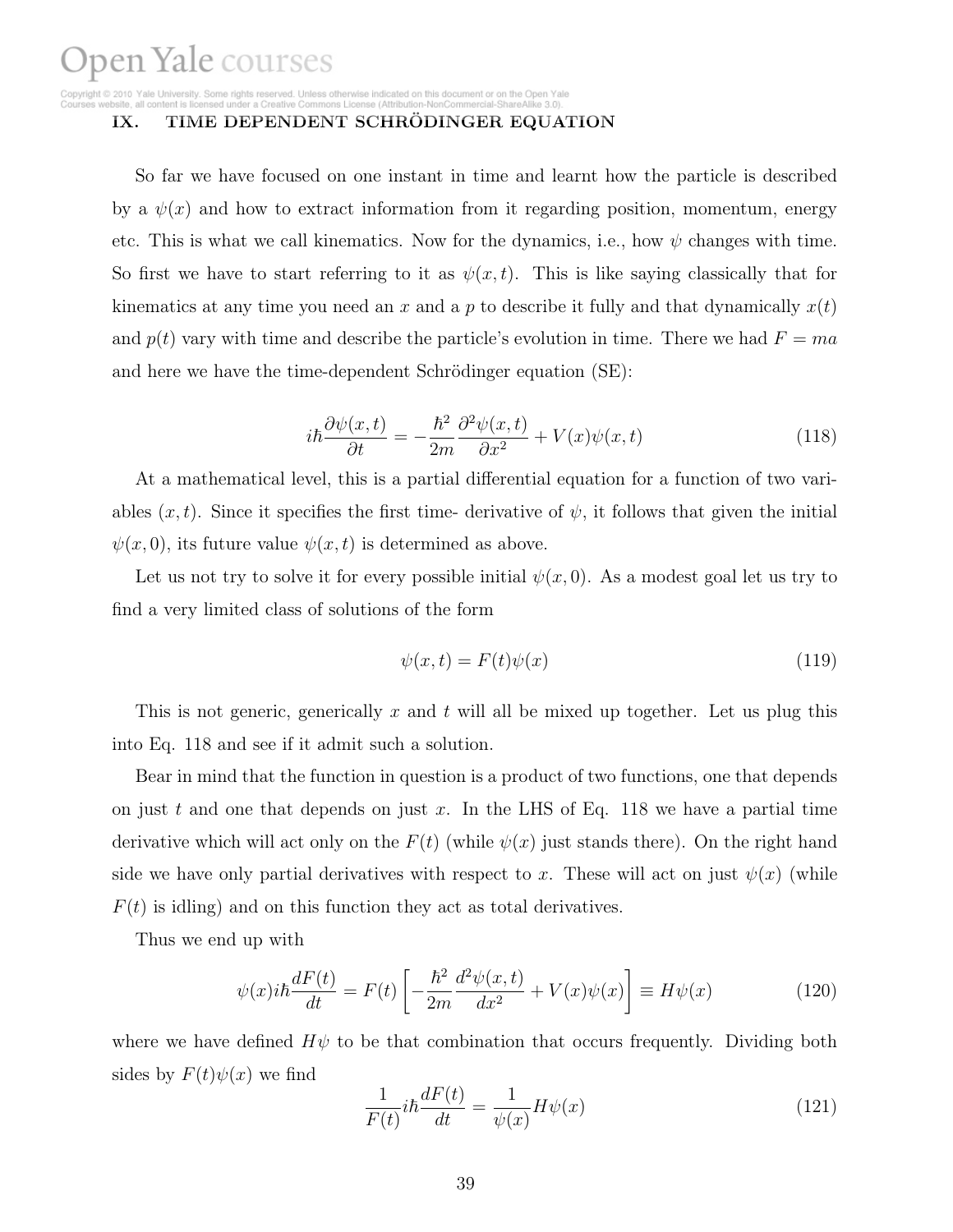@ Yale University 2012. Most of the lectures and course material within Open Yale Courses are licensed under a Creative Commons Attribution-Noncommercial-Share Alike 3.0 license. Unless explicitly set forth in the applicable Credits section of a lecture, third-party content is not covered under the Creative Commons license. Please consult the Open Yale Courses Terms of Use for limitations and further explanations on the application of the Creative Commons license.

We now see a function of just t being equal to a function of x for all t and x. This means both functions have to be constants since the function of t alone cannot have any x-dependence and the function of x alone cannot have any t-dependence. Calling this constant  $E$ , we find

$$
\frac{1}{F(t)}i\hbar\frac{dF(t)}{dt} = \frac{1}{\psi(x)}H\psi(x) = E\tag{122}
$$

which means two equations:

$$
i\hbar \frac{dF(t)}{dt} = EF(t) \tag{123}
$$

$$
\left[-\frac{\hbar^2}{2m}\frac{d^2\psi(x,t)}{dx^2} + V(x)\psi(x)\right] = E\psi(x)
$$
\n(124)

Clearly the solution to the first equation is

$$
F(t) = F(0)e^{-iEt/\hbar}
$$
\n<sup>(125)</sup>

The second equation we recognize to be one that is obeyed by functions of definite energy E:  $\psi(x) = \psi_E(x)$ . Thus we find that the factorized solutions of the form  $\psi(x,t) = F(t)\psi(x)$ do exist and are given by

$$
\psi_E(x,t) = e^{-iEt/\hbar} \psi_E(x). \tag{126}
$$

The factorized solution is telling us that of the many possible ways we could start out the system, if we start it out in a state of definite energy,  $\psi(x, 0) = \psi_E(x)$ , all that happens with time is that it picks up a phase factor  $e^{-iEt/\hbar}$ .

Such a mode of vibration, in which  $\psi$  factors into a function of t times a function of x is called a normal mode and is familiar in classical mechanics. Consider a string clamped at  $x = 0$  and  $x = L$ . If you pluck it and release it from some arbitrary initial shape  $\psi(x, 0)$ , it will wiggle and jiggle in a complicated way, with ripples running back and forth. Such behavior does not have the factorized form. If however you start it off in any one of the following special initial states

$$
\psi_n(x,0) = A \sin \frac{n\pi x}{L} \tag{127}
$$

then at future times, every point on the string will rise and fall together as follows:

$$
\psi_n(x,t) = A \sin \frac{n\pi x}{L} \cos \frac{n\pi vt}{L}
$$
\n(128)

where  $v$  is the velocity of waves in a string. (Plot this at a few times within a full cycle of period  $T = 2L/nv$  to visualize the motion.)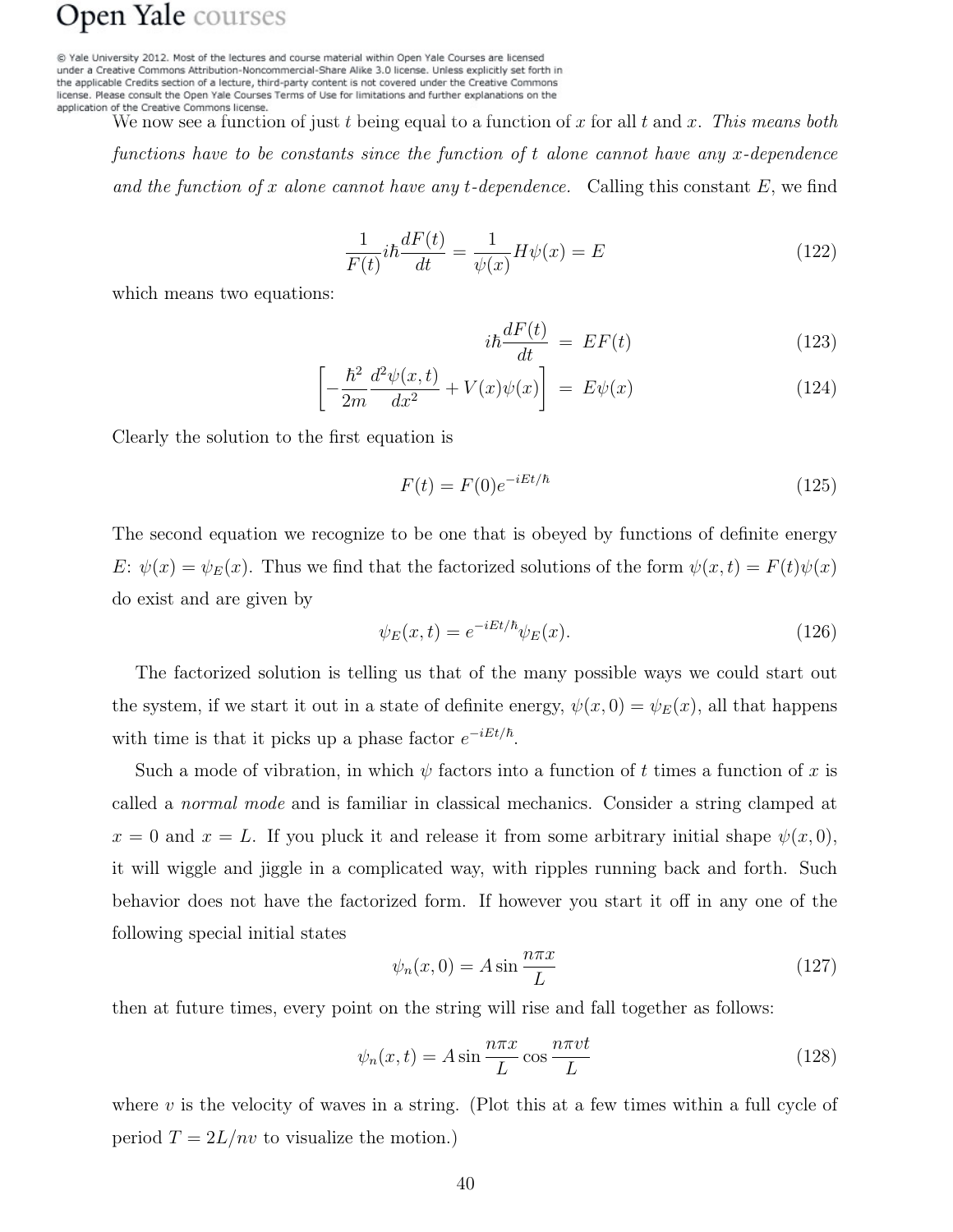@ Yale University 2012. Most of the lectures and course material within Open Yale Courses are licensed under a Creative Commons Attribution-Noncommercial-Share Alike 3.0 license. Unless explicitly set forth in the applicable Credits section of a lecture, third-party content is not covered under the Creative Commons license. Please consult the Open Yale Courses Terms of Use for limitations and further explanations on the application of the Creative Commons license.

However, in the quantum case, despite the time-dependence  $e^{-iEt/\hbar}$ , all physical observ-

ables will be time-independent.

For example the probability density of finding the particle at  $x$ ,

$$
P(x,t) = |\psi(x,t)|^2 = |e^{-iEt/\hbar}\psi_E(x)|^2 = |e^{-iEt/\hbar}|^2|\psi_E(x)|^2 = |\psi_E(x)|^2 \tag{129}
$$

is time-independent and stuck at the value it had at  $t = 0$ .

You must have seen pictures of *electronic probability clouds* in atoms. These are just plots of  $|\psi_E(x, y, z)|^2$  for the electron in the electrostatic potential  $V(r) = -Ze^2/r$  of the static nucleus, −e and Ze being the electronic and nuclear charges.

Suppose we ask for the odds of finding the particle in a state of definite momentum. As per the postulate we would write at each time  $t$ ,

$$
\psi_E(x,t) = \sum_p A_p(t) \frac{e^{ipx/\hbar}}{\sqrt{L}}\tag{130}
$$

where

$$
A_p(t) = \int \frac{e^{-ipx/\hbar}}{\sqrt{L}} \psi_E(x,0) e^{-iEt/\hbar} dx = A_p(0) e^{-iEt/\hbar}
$$
 (131)

so that the probability of finding a momentum  $p$  at time  $t$  is

$$
P(p,t) \propto |A_p(t)|^2 = |A_p(0)|^2. \tag{132}
$$

The same goes for the probability for any other variable. For this reason the states  $\psi_E(x,t)$  are called *stationary states.* 

Note that this time-independence of probabilities holds only for single state of definite energy thanks to the fact that  $|e^{-iEt/\hbar}|^2 = 1$ . Consider the following superposition of two such states which, by linearity of the the Schrö dinger equation, is also a solution :

$$
\psi(x,t) = A_1 \psi_{E_1}(x) e^{-iE_1 t/\hbar} + A_2 \psi_{E_2}(x) e^{-iE_2 t/\hbar}
$$
\n(133)

It is clear that  $|\psi(x,t)|^2$  has time dependence coming from cross terms. We shall return to a more detailed study of this point shortly.

Now it turns out that we have unwittingly also solved the general problem of computing the time evolution of any initial state. Here is how it goes.

Consider then the following sum of such solutions with constant coefficients  $A_E$ :

$$
\psi(x,t) = \sum_{E} A_E e^{-iEt/\hbar} \psi_E(x). \tag{134}
$$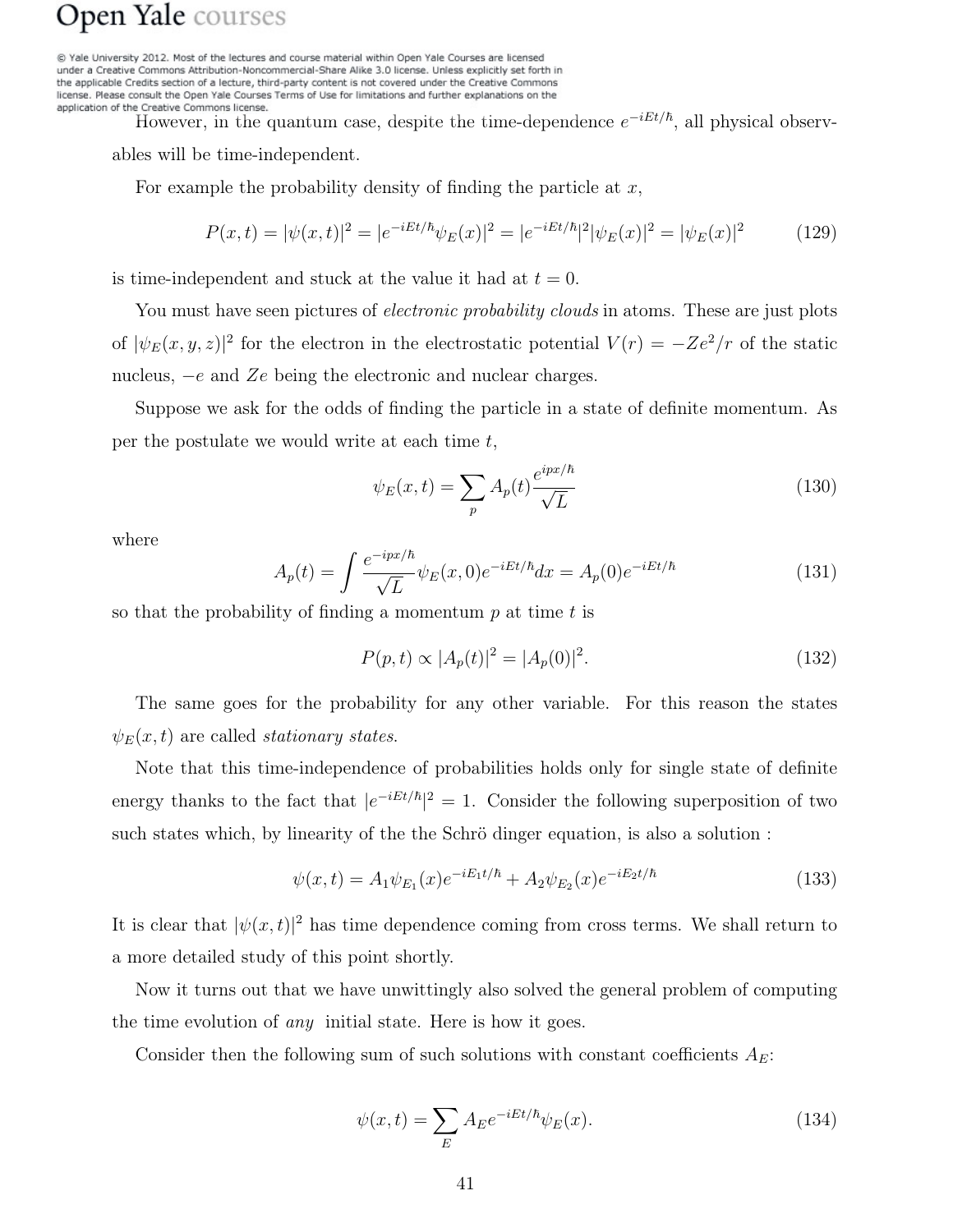@ Yale University 2012. Most of the lectures and course material within Open Yale Courses are licensed under a Creative Commons Attribution-Noncommercial-Share Alike 3.0 license. Unless explicitly set forth in the applicable Credits section of a lecture, third-party content is not covered under the Creative Commons license. Please consult the Open Yale Courses Terms of Use for limitations and further explanations on the application of the Creative Commons license.

Thanks to the linearity of the Scrödinger equation, this sum is also a solution.

At  $t = 0$  this function becomes

$$
\psi(x,0) = \sum_{E} A_E \psi_E(x). \tag{135}
$$

Thus in any problem where the initial state takes the form of the sum above, we have the solution for future times.

But any function  $\psi(x,0)$  can be written in this form since the functions  $\psi_E(x)$  form a basis like  $\mathbf{i}, \mathbf{j}, \mathbf{k}$  do in three dimensions for any vector  $\mathbf{V}$ .

That means that Eqn. 134 gives the evolution of any arbitrary initial state.

To make sure you are all on board, here is the procedure for solving the Schrödinger equation in three parts.

Step 1: Find  $A_E$  from  $\psi(x,0)$  by doing the requisite integral

$$
A_E = \int \psi_E^*(x)\psi(x,0)dx.
$$

Step 2: Attach to each  $A_E$  the phase factor  $e^{-iEt/\hbar}$  to get  $A_E(t) = A_E e^{-iEt/\hbar}$ . Step 3: Write  $\psi(x, t)$  as a sum over  $\psi_E(x)$  with coefficients  $A_E(t)$ .

#### A. Back inside the box

Now for some illustrative examples from " particle in a box".

#### *1. Example I: A single energy state*

First let us say we have at  $t = 0$  an initial state

$$
\psi(x,0) = A \sin\left[\frac{n\pi x}{L}\right] \tag{136}
$$

We can normalize it first and get

$$
\psi(x,0) = \sqrt{\frac{2}{L}} \sin\left[\frac{n\pi x}{L}\right].\tag{137}
$$

What is the state at later times? Answer: because it is a state of definite energy, we assert

$$
\psi(x,t) = \sqrt{\frac{2}{L}} \sin\left[\frac{n\pi x}{L}\right] e^{-iE_n t/\hbar}
$$
\n(138)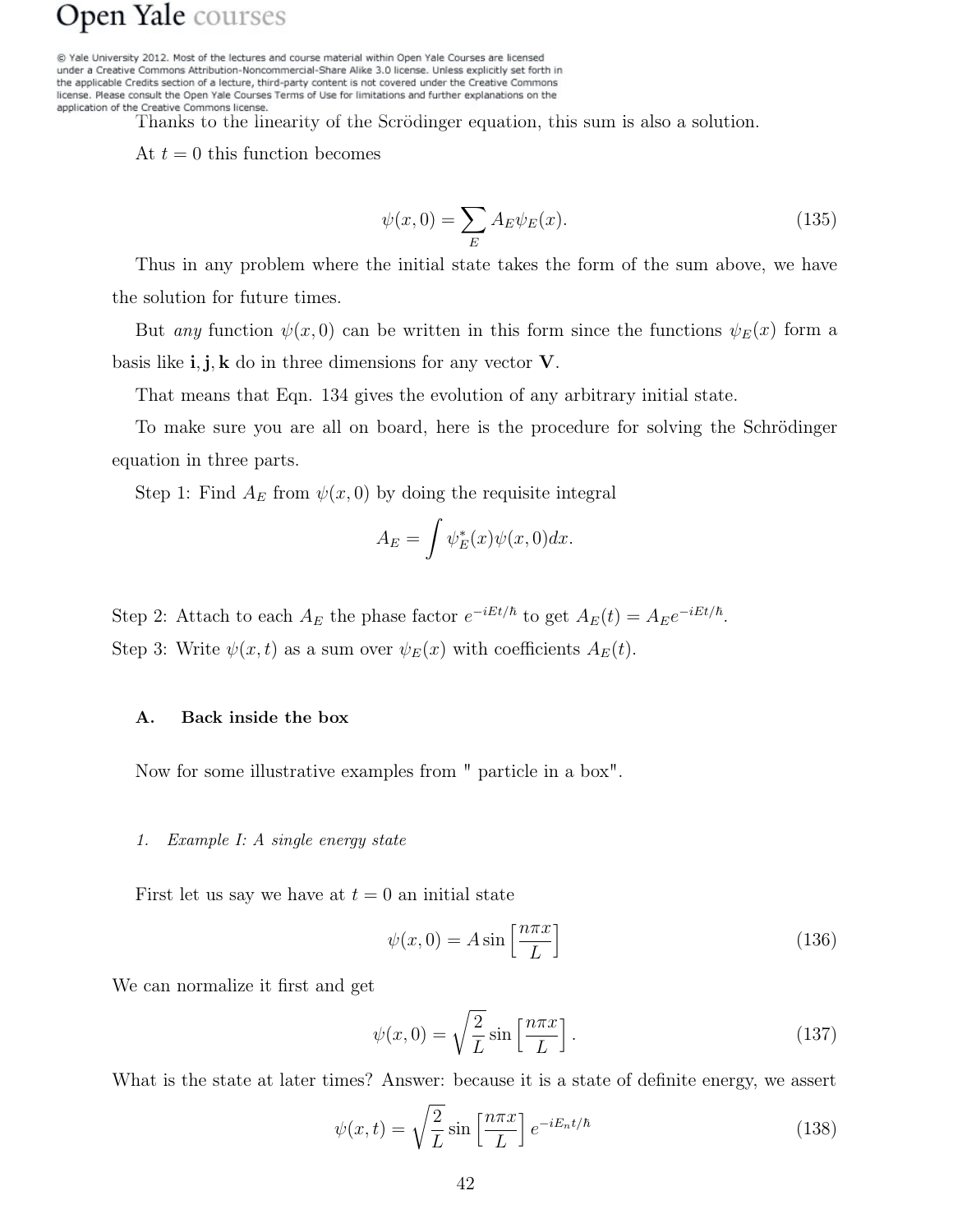@ Yale University 2012. Most of the lectures and course material within Open Yale Courses are licensed under a Creative Commons Attribution-Noncommercial-Share Alike 3.0 license. Unless explicitly set forth in the applicable Credits section of a lecture, third-party content is not covered under the Creative Commons license. Please consult the Open Yale Courses Terms of Use for limitations and further explanations on the application of the Creative Commons license.

where

$$
E_n = \frac{n^2 \hbar^2 \pi^2}{2mL^2}.
$$
\n(139)

Note that

$$
P(x,t) = \frac{2}{L}\sin^2\left[\frac{n\pi x}{L}\right]
$$
\n(140)

is time-independent.

*2. Example II": Superposition of two energy states.*

Now let

$$
\psi(x,0) = 3\sqrt{\frac{2}{L}}\sin\left[\frac{2\pi x}{L}\right] + 4\sqrt{\frac{2}{L}}\sin\left[\frac{3\pi x}{L}\right]
$$
\n(141)

Thus it is state with  $A_2 = 3$ ,  $A_3 = 4$  and all other  $A'_E s = 0$ . The  $A'_E s$  were given and we did not have to calculate them.

This unnormalized represents a state which has a probability  $P(2) = 3^2/(3^2 + 4^2)$  to be have energy  $E_2$ , probability  $P(3) = 4^2/(3^2 + 4^2)$  to have energy  $E_3$  and zero chance for any other value of energy. If, say,  $E_2$  is obtained in the energy measurement, the wave function will collapse to  $\psi_2(x)$ .

If you redo this part of the problem by first normalizing  $\psi$ , then the  $|A_E|^2$  should directly give the absolute probabilities. This will just replace 3 by  $3/5$  and 4 by  $4/5$ . It will all work out because  $(3/5)^2 + (4/5)^2 = 1$ .

At any future time the normalized state will be

$$
\psi(x,t) = \frac{3}{5} \sqrt{\frac{2}{L}} \sin \frac{2\pi x}{L} e^{-iE_2 t/\hbar} + \frac{4}{5} \sqrt{\frac{2}{L}} \sin \frac{3\pi x}{L} e^{-iE_3 t/\hbar}.
$$
 (142)

The probabilities for energies is unchanged, since each coefficient  $A_E$  was simply multiplied by a phase.

However probabilities for other variables can change with time. For example

$$
P(x,t) = |\psi(x,t)|^2 = \left| \frac{3}{5} \sqrt{\frac{2}{L}} \sin\left[\frac{2\pi x}{L}\right] e^{-iE_2 t/\hbar} + \frac{4}{5} \sqrt{\frac{2}{L}} \sin\left[\frac{3\pi x}{L}\right] e^{-iE_3 t/\hbar} \right|^2 \tag{143}
$$

$$
= \frac{18}{25L} \sin^2 \frac{2\pi x}{L} + \frac{32}{25L} \sin^2 \frac{3\pi x}{L}
$$
 (144)

$$
+\frac{24}{25L}e^{-i(E_2-E_3)t/\hbar}\sin\frac{2\pi x}{L}\sin\frac{3\pi x}{L}+\frac{24}{25L}e^{-i(E_3-E_2)t/\hbar}\sin\frac{2\pi x}{L}\sin\frac{3\pi x}{L}
$$
(145)

$$
= \frac{18}{25L} \sin^2 \frac{2\pi x}{L} + \frac{32}{25L} \sin^2 \frac{3\pi x}{L}
$$
 (146)

$$
+\frac{48}{25L}\cos[(E_2 - E_3)t/\hbar]\sin\frac{2\pi x}{L}\sin\frac{3\pi x}{L}\tag{147}
$$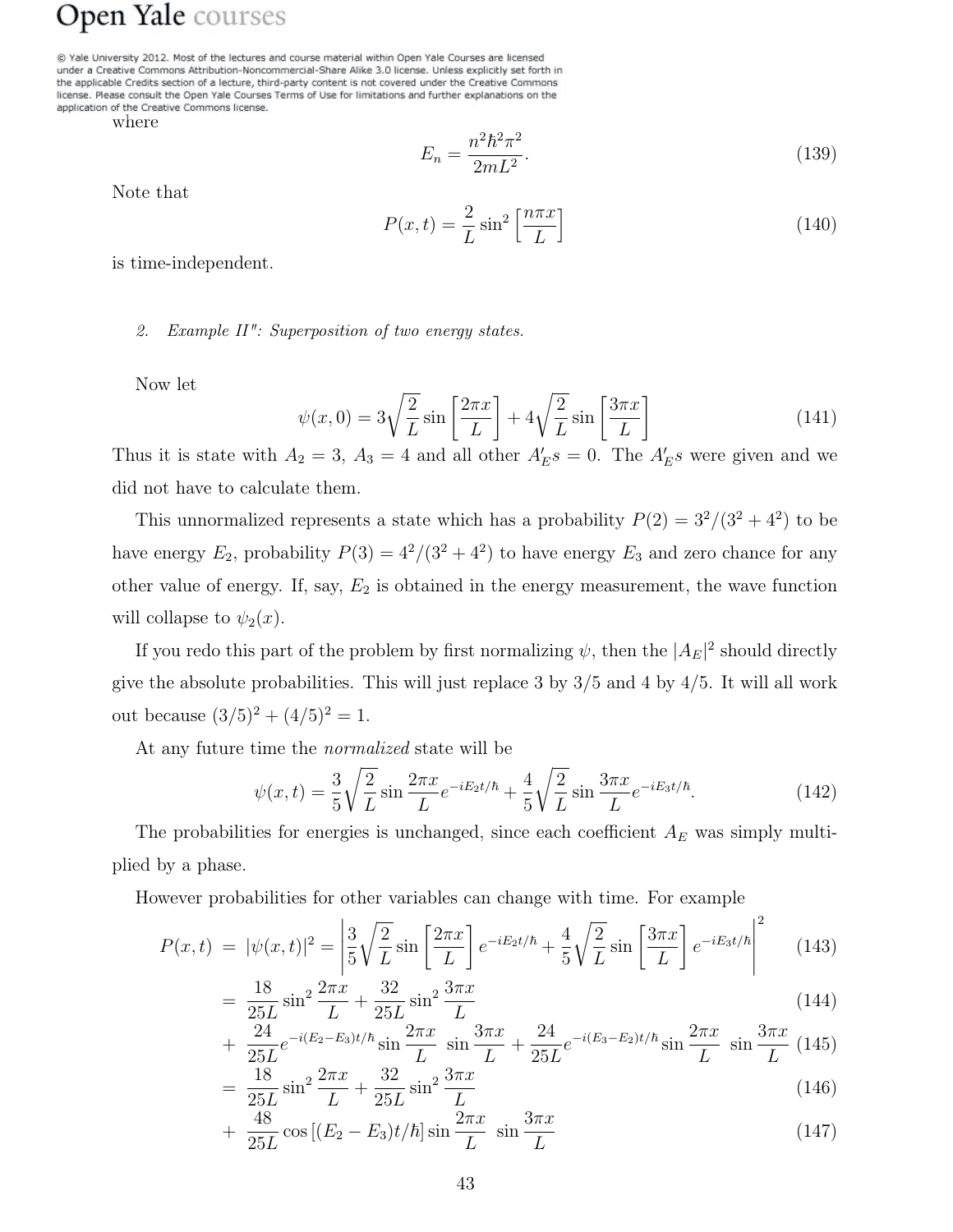@ Yale University 2012. Most of the lectures and course material within Open Yale Courses are licensed under a Creative Commons Attribution-Noncommercial-Share Alike 3.0 license. Unless explicitly set forth in the applicable Credits section of a lecture, third-party content is not covered under the Creative Commons license. Please consult the Open Yale Courses Terms of Use for limitations and further explanations on the application of the Creative Commons license.

You can see that there are oscillations in the probability density as a function of time with

a frequency  $\omega = (E_3 - E_2)/\hbar$ .

#### *3. Case III:*  $A \psi(x,0)$  *with*  $A_E$  *not given.*

The previous examples were trivial in that  $A_E$  was given and we just appended the phase  $e^{\frac{-iE_nt}{\hbar}}$  to each coefficient coming from time evolution.

In general you have to work for the  $A'_{E}s$ . Here is an example. We are given a particle in a box of length  $L = 1$  in a state:

$$
\psi(x,0) = N \ x(1-x) \tag{148}
$$

where N is to be determined by normalization if we want. Note that  $\psi$  vanishes at both ends as it should.

Your mission: Normalize this, and tell me what  $\psi(x, t)$  is.

Answer: I leave it to you to show that  $N = \sqrt{30}$ .

Next, the coefficients of expansion are (remember  $L = 1$  in this example)

$$
A_n = \int_0^1 \sqrt{\frac{2}{1}} \sin n\pi x \sqrt{30} x (1-x) dx = \sqrt{240} \frac{1-\cos n\pi}{n^3 \pi^3}
$$
(149)

You can use a table of integrals and use integration by parts to get this result. (If this comes in an an exam the integrals will be easier.)

If you draw some pictures you can see that whenever  $n$  is even you should get 0 since you will be integrating a function odd with respect to the point  $x = \frac{1}{2}$  between  $x = 0$  and  $x = 1$ . Our result agrees with this since  $\cos n\pi = (-1)^n$ .

So for  $t > 0$  the state is

$$
\psi(x,t) = \sum_{n=1,2,..} \sqrt{240} \frac{1 - \cos n\pi}{n^3 \pi^3} e^{-iE_n t/\hbar} \sqrt{2} \sin n\pi x.
$$
 (150)

It will be instructive for you to plot this as a function of time on a desktop computer, keeping more and more terms.

#### X. POSTULATES

**Postulate 1** The *complete* information on the state of the particle is encoded in a complex function  $\psi(x)$  called the wave function.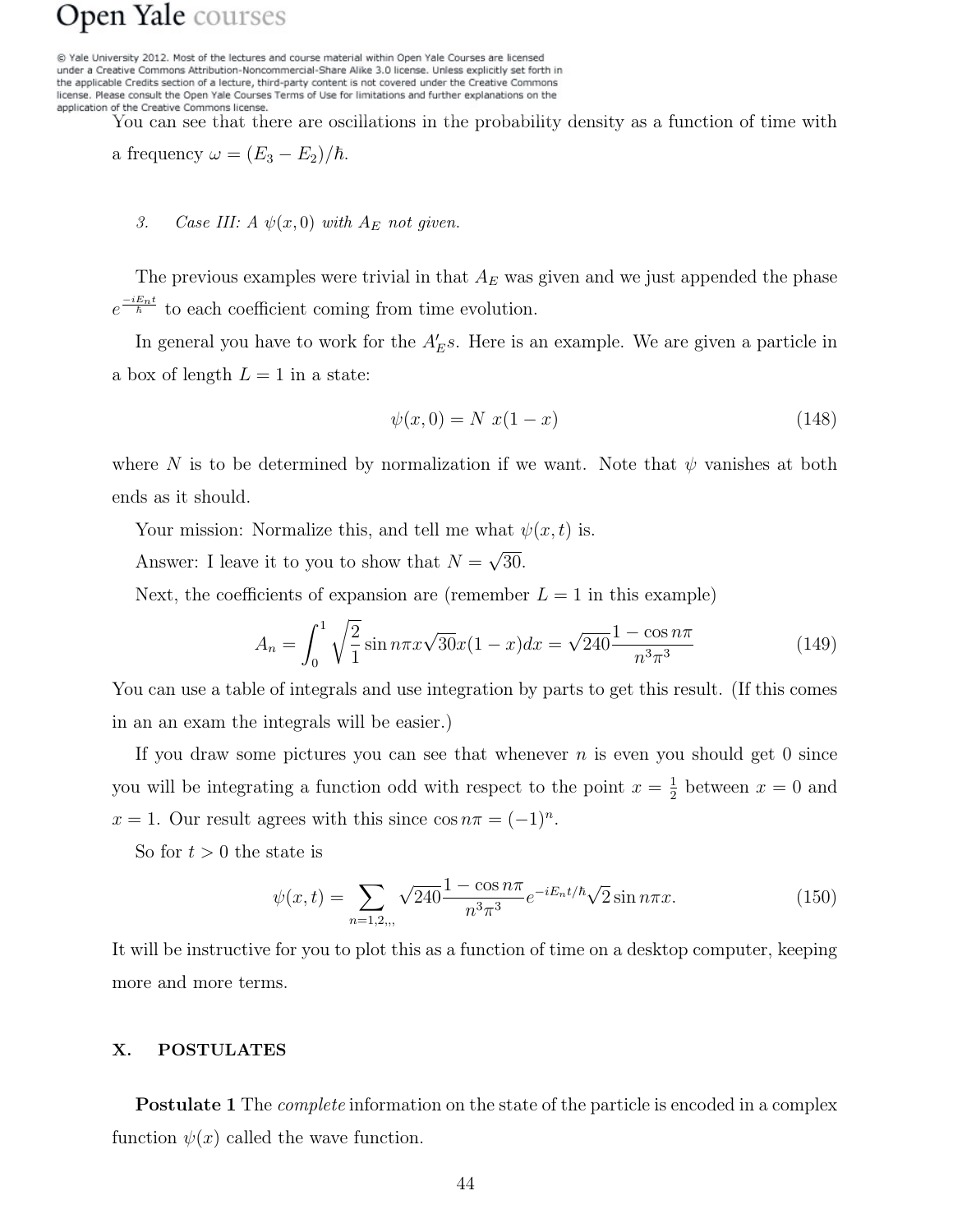@ Yale University 2012. Most of the lectures and course material within Open Yale Courses are licensed under a Creative Commons Attribution-Noncommercial-Share Alike 3.0 license. Unless explicitly set forth in the applicable Credits section of a lecture, third-party content is not covered under the Creative Commons license. Please consult the Open Yale Courses Terms of Use for limitations and further explanations on the application of the Creative Commons license.

**Postulate 2** The probability of finding the particle between x and  $x + dx$  is given by

$$
P(x)dx = |\psi(x)|^2 dx.
$$
\n(151)

(To normalize the function is to choose its overall scale such that  $\int_{\text{all space}} P(x)dx = 1$ .) **Postulate 3** A state in which the particle has momentum p, denoted by  $\psi_p(x)$ , obeys

$$
-i\hbar \frac{d\psi_p(x)}{dx} = p\psi_p(x).
$$

The solution is given by

$$
\psi_p(x) = \frac{1}{\sqrt{L}} e^{ipx/\hbar} \tag{152}
$$

where  $L$  is the size of the one-dimensional world in which the particle lives, assumed to be closed on itself into a circle. (It is possible to let  $L \to \infty$ , with considerable mathematical effort, but not worth the trouble here.)

Mathematical result The only allowed values of momentum for a particle living on a circle are given by

$$
p = \frac{2\pi m\hbar}{L} \qquad m = 0, \pm 1, \pm 2...
$$
 (153)

which comes from the requirement that

$$
\psi(x) = \psi(x + L) \tag{154}
$$

i.e., if we go around the circle and come back to the same point  $\psi$  must return to the same value. We say  $\psi$  is periodic or single valued on the circle.

Postulate 4 To find the probability of obtaining one of the above mentioned allowed values of p when momentum is measured on a particle in any state  $\psi(x)$ , first expand it as follows:

$$
\psi(x) = \sum_{m=0,\pm 1,\pm 2...} A_m \frac{1}{\sqrt{L}} e^{2\pi i m x/L}
$$
\n(155)

where I have used m in place of p in the sum over states and in the wave function. Then

$$
P(m) = |A_m|^2 \tag{156}
$$

is the probability that the value  $m$  will be obtained in a momentum measurement. (By this I mean the momentum  $p = 2\pi m\hbar/L$  will be obtained).

(Three mathematical points which are not postulates. First, any periodic function  $\psi$  can be expanded as a sum of exponentials with the precisely the allowed values of m listed above.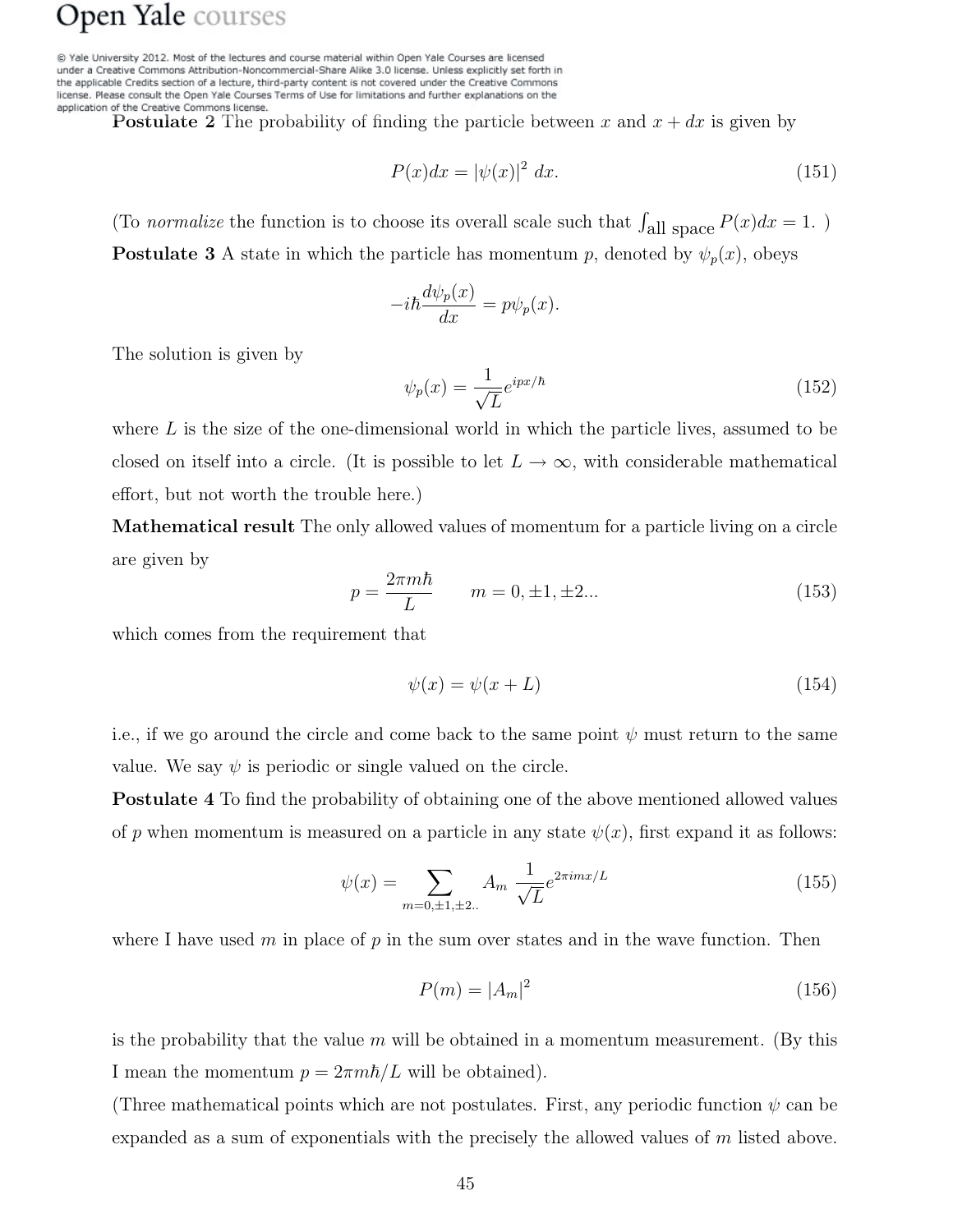@ Yale University 2012. Most of the lectures and course material within Open Yale Courses are licensed under a Creative Commons Attribution-Noncommercial-Share Alike 3.0 license. Unless explicitly set forth in the applicable Credits section of a lecture, third-party content is not covered under the Creative Commons license. Please consult the Open Yale Courses Terms of Use for limitations and further explanations on the application of the Creative Commons license.

> For these values of m each exponential function is periodic with period L. Second, to find the coefficients  $A_m$  in Eq. (155), we can either get the answer by inspection if  $\psi$  is a sum of trigonometric functions, or in every case, turn to

$$
A_m = \int_0^L \frac{1}{\sqrt{L}} e^{-2\pi i m x/L} \psi(x) dx.
$$
 (157)

Third, if we first normalize  $\psi(x)$  or it is already normalized,

$$
P(m) = |A_m|^2 \tag{158}
$$

is the absolute probability. That is  $\sum_m |A_m|^2 = 1$  and there is no need to divide by it.

**Postulate 5** If x is measured,  $\psi$  will collapse to a spike at the measured value of x and if p is measured  $\psi$  will collapse to the one term in the sum Eq. (155) corresponding to the measured value.

Postulate 6 A particle in a state of definite energy E obeys the time-independent Schrödinger Equation

$$
-\frac{\hbar^2}{2m}\frac{d^2\psi_E(x)}{dx^2} + V(x)\psi_E(x) = E\psi_E(x).
$$

As with momentum any  $\psi(x)$  can be written as

$$
\psi(x) = \sum_{E} A_{E} \psi_{E}(x)
$$

where the coefficients are

$$
A_E = \int \psi_E^*(x)\psi(x)dx
$$

provided  $\psi_E(x)$  is normalized).

Again, if energy is measured,  $\frac{|A_E|^2}{\sum_{i} A_E}$  $\frac{|AE|^2}{\sum_E A_E|^2}$  gives the probability of getting the value E, if  $\psi$  is not normalized. (There is no need to divide by the denominator if  $\psi$  is normalized.)

With a lot more machinery we can reduce the number of postulates by one, but it is not worth it. This was discussed in the optional Section VI.

**Postulate 7** The evolution of  $\psi$  with time is given by the Schrodinger equation

$$
i\hbar \frac{\partial \psi(x,t)}{\partial t} = \left[ -\frac{\hbar^2}{2m} \frac{\partial \psi(x,t)}{\partial x^2} + V(x)\psi(x,t) \right]
$$
(159)